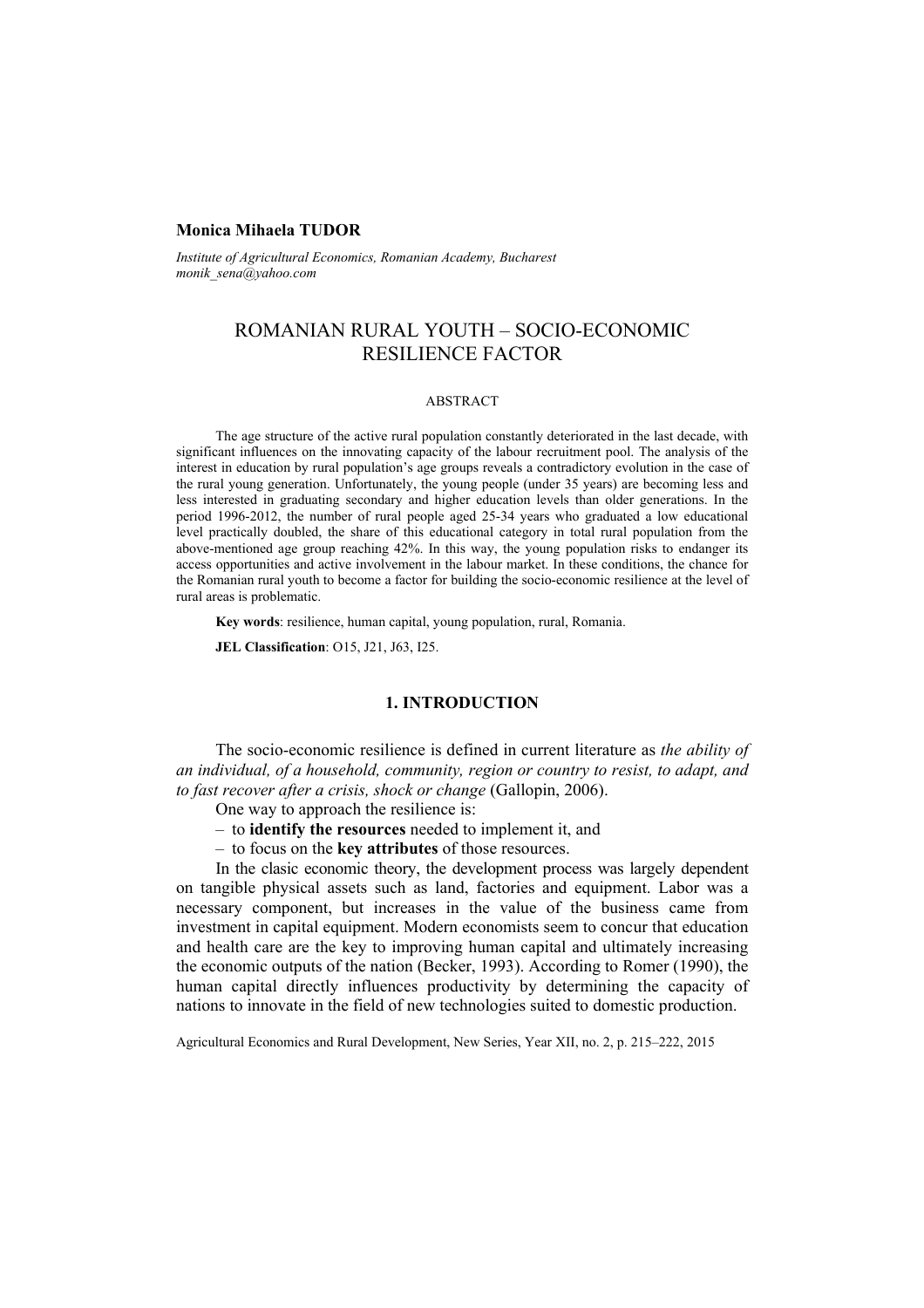In this theoretical paradigm, the **human capital** is perceived as one of the main resource of rural socio-economic system. Most economists agree that it is the human resources of nation, not its capital nor its material resources, that ultimately determine the character and pace of its economic and social development. Human resources constitute the ultimate basis of the wealth of nations (Almendarez, 2010). Therefore, the human capital stocks decisively affecting the speed of technological catch-up of the top-leaders countries in the technological level (Nelson & Phelps, 1966), through that generate the income levels growth. In this respect, the personal distribution of earnings is partly determined by the distribution of, and the returns from human capital.

Combining the resilience and human capital theoretical perspectives, our paper draws the attention upon the future development of the rural system that is closely dependent on the rural young generations availability and capabilities to adapt to internal and external changes, most of them related to the technological progress.

### **Research question**

*Could the young generation be an factor for improving the rural resilience in Romania ?* 

# **2. MATERIALS AND METHODS**

The analytical approach proposed in the present study targets the evaluation of structural changes of rural human capital, with a special focus on young generations. The human capital characteristics that enable us to evaluate the capacity of rural young generations to become a resilient factor for the future socio-economic development are the following:

– *The age structure of rural population* and its evolution in time reflects the demographic regeneration potential at the rural level and exposure to the risks of population ageing and its negative consequences upon the innovative capacity of labour force.

– *The educational structure of the rural young labour force.* The implementation of economic activities that require a higher training level can be facilitated when the persons with a higher educational level prevail in the rural labour force; on the contrary, it can be constrained when the educational level of available labour is low, as the low educational level is associated to the risk of being reluctant to innovation in the occupational behaviour. Education has been recognized to contribute to enhanced levels of resilience for community. Empirical research also demonstrated the transformative role of education in resilience promotion (Krasny *et al*., 2010).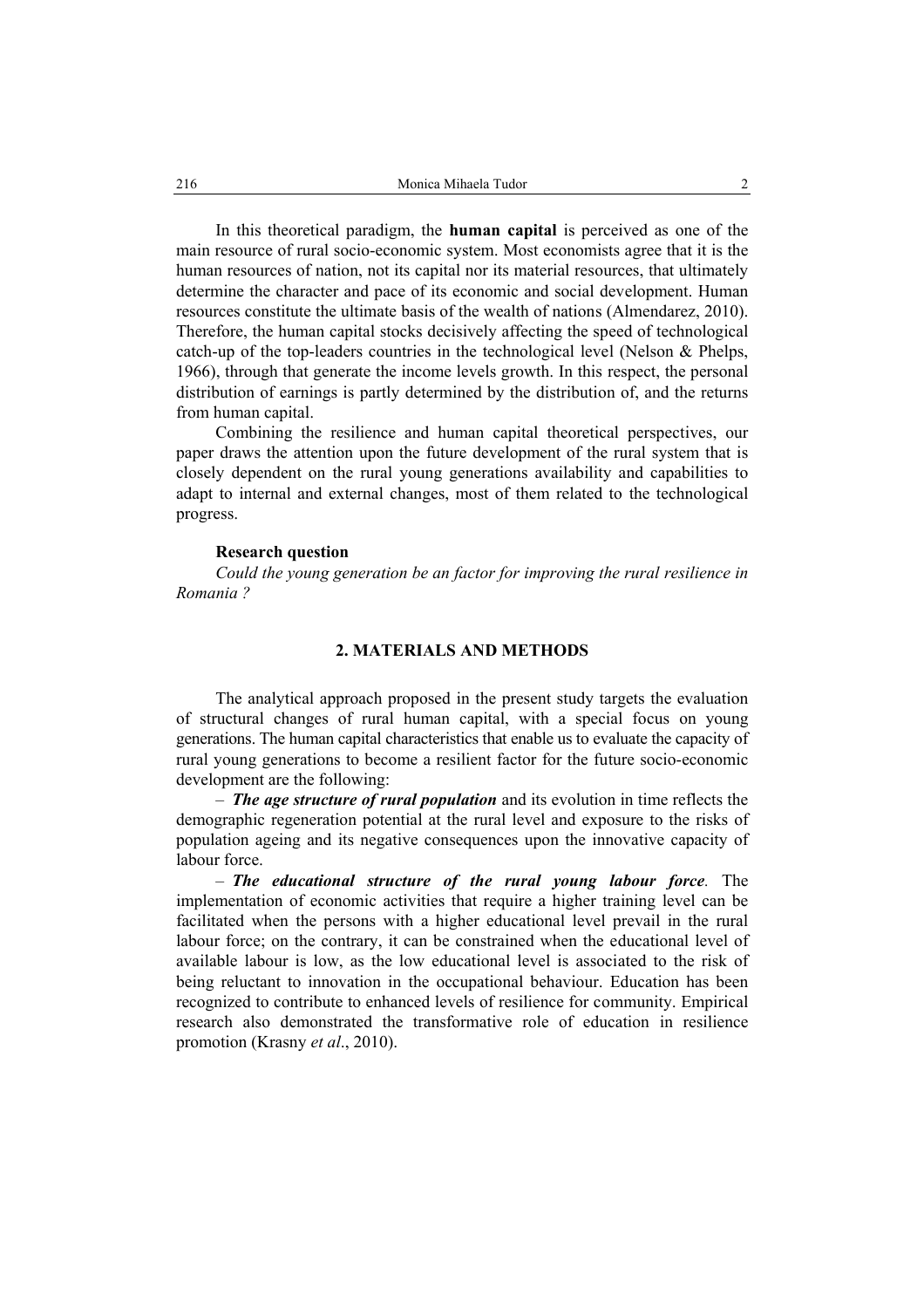The conclusions of this article are based on the analysis of secondary statistical information (national and European database statistics) on the quantitative and qualitative demo-educational characteristics of the young rural population.

#### **3. DISCUSSIONS**

According to the data of the Romanian National Institute of Statistics, the stable population in the Romanian rural area amounts to 9.21 million people, with an activity rate of 54.7%; this index experienced a permanent descending trend after the collapse of communism due to the rural demographic processes in the last twenty years: birth rate decrease, rural population (demographic) ageing, internal and external migration flows (Tudor, 2015). The labour force recruitment pool in the rural area has permanently narrowed. The volume of the population of active age (15-64 years) in the Romanian rural area decreased from 6.9 million people in 1992, to 6.4 million people in 2012 and its qualitative structure was deteriorated in terms of age and education structures. We assist not only to an aging process at the level of total rural population, but at the same time, this process has characterized the potential labour force from the Romanian rural area.



*Source:* own calculations based on NIS data – TEMPO on-line database.



Therefore, the labour renewal experienced an accelerated decreasing trend and, after the year 2008, the share of the rural population from the age group 15-29 years became lower than that from the age group 30-44 years. This evolution will determine an accelerated ageing of labour force itself, as the young people will have an increasingly lower share in the age structure of the active population, while the share of the mature and old population will increase. *In the future, Romania is likely to face a significant shortage of manpower in rural areas.*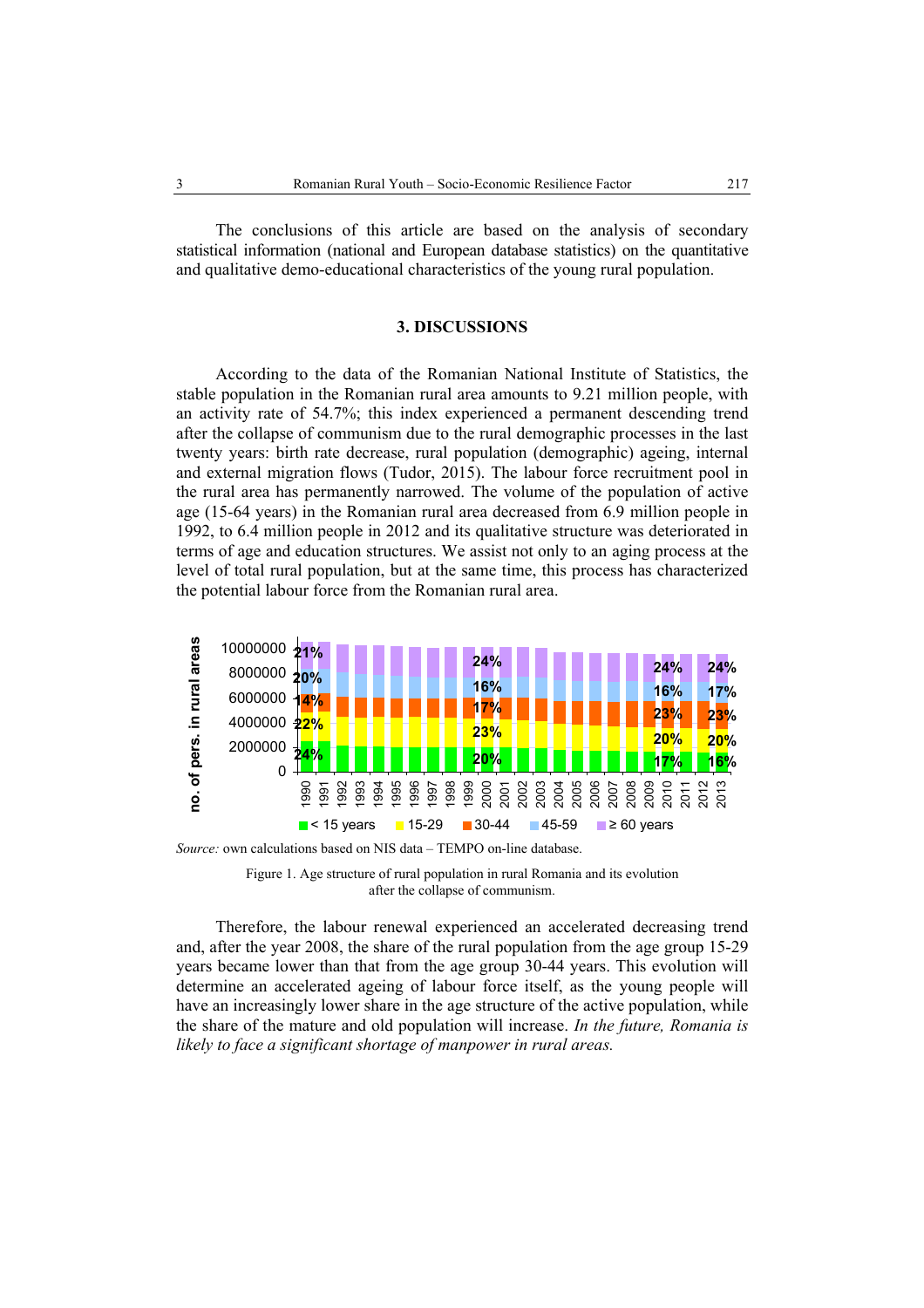Labour force ageing is accompanied by the decrease of the labour force innovating capacity, occupational mobility and of the capacity to assume the risk of occupational status change. *All these represent vulnerabilities from the perspective of human capital availability that could be interpreted as major risks for the implementation of new entrepreneurial initiatives in the rural area.* 

The age structure of the active rural population constantly deteriorated in the last decade, with significant influences on the innovating capacity of the labour recruitment pool. Thus, while the rural active population volume was down by 10% in the period 2002-2012, the number of active young persons (15-24 years) decreased by one-third in the same period (Figure 2a). Thus, we reached the present situation in which one in three active rural persons is more than 50 years old, while this ratio is only one in five people in the urban area.



*Source:* own calculations based on NIS data – TEMPO on-line database.

Figure 2. Evolution of active (a) and employed (b) rural population by age category in the last ten years.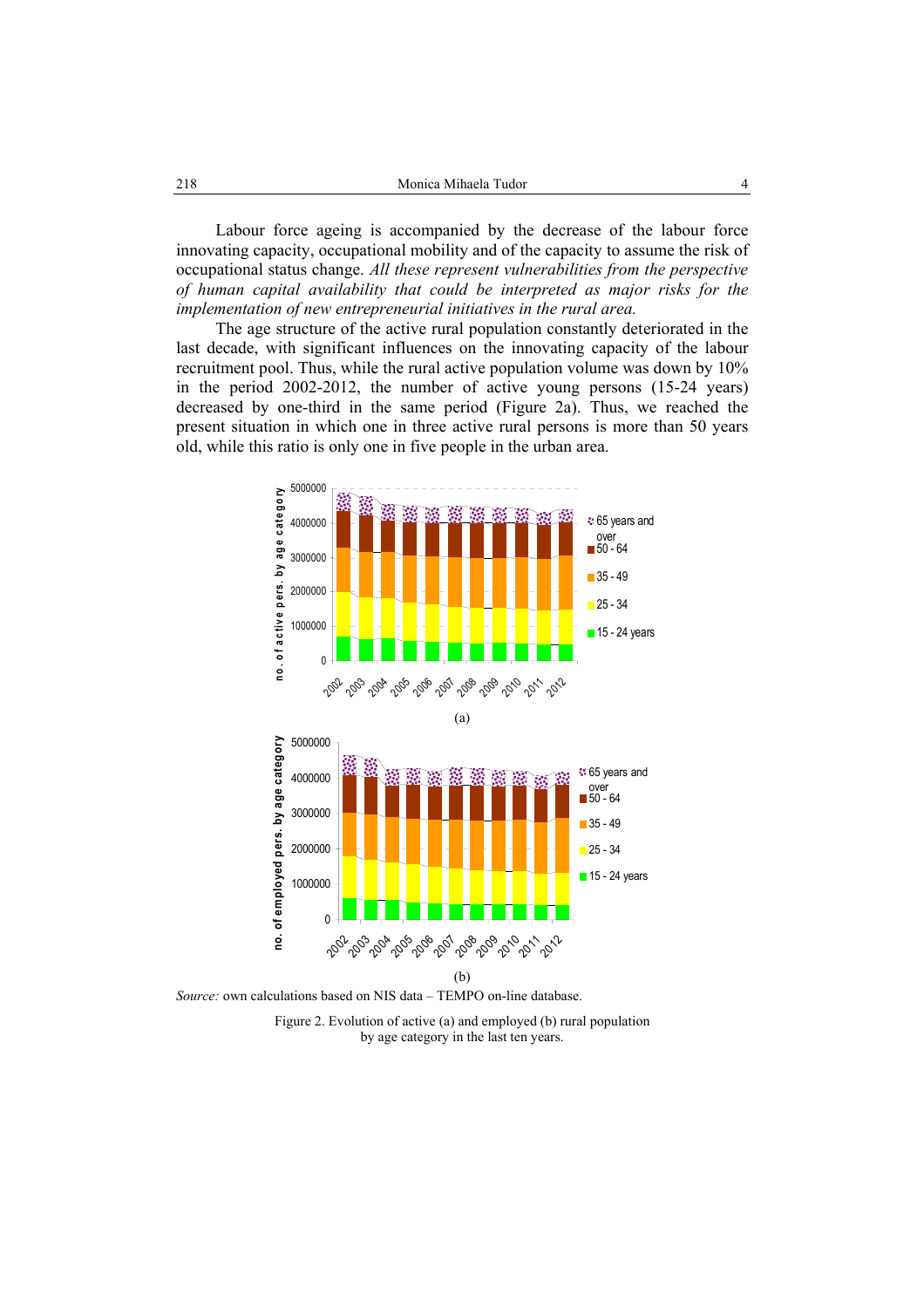The analysis of the demographic aspects of the access and participation to the rural labour market reveals *a negative correlation between the age of the rural active population and its opportunity to get a job. The employment rates of the young generations are low, following an accelerated descending trend* in the ten years under investigation. In other words, the possibility to get a job for the active population aged 15-24 years is under permanent decline. At the same time, the *opportunities to get a job increase as the active population's age increases.* The explanations for this situation can be found, according to the human capital theory, in the vocational training level and the compatibility between the labour skills, on one hand, and the labour market requirements, on the other hand.

*The rural population's participation to the labour market features significant disparities by age groups and the educational level also acts as an important predictor* (Figure 2b). The activity rates of the rural population under 34 years old had a statistically significant decreasing trend in the last ten years. In the population aged over 35 years, the participation in the rural labour market, expressed under the form of the activity and employment rate trends, has variations linked to the economic cyclicity, but the general trend is quite stable.

*The importance of the younger generations (15-34 years old) in the active*  labor force is declining in Romanian rural areas with major negative *consequences upon the future labour force disponibility.* 

The analysis of the statistical data series for the period 1996-2012 reveals that the educational level of the rural population tends to improve (the share of the rural population category with low educational level – who graduated less than 8 schooling years – decreased from 65% to 56% in the investigated period). At the same time, the share of rural population with a high educational level (short and long time higher education, including master's degree and PhD) doubled in relative figures, from 1.3% in 1996 to 3.1% in the year 2012 (Figure 3a). Unfortunately, the improvement of the population's educational level over 15 years of age (that represents the labour recruitment pool) is not a direct consequence of the improvement of the young rural population's schooling years.

In the Romanian rural area, the young people are becoming less and less interested in graduating secondary and higher education levels compared to the older generations. In the period 1996-2012, the number of rural people aged 15- 24 years who graduated a low educational level increased from 51% to 61% and for the age group 25-34 years this share practically doubled (from 21% to 42%) (Figure 3b). As consequences, the young population risks to endanger its access opportunities and active involvement in the labour market. Besides this, in the ten investigated years, i.e. 2002-2012, we could notice an accelerated decreasing tendency of the younger generation access and participation to the labour market, much more accelerated trends than in the other EU member states. In rural Romania, these decreasing trends are positively correlated with the decrease of the young generations' educational level (aged under 35 years) and are also conditioned by the rural labour market development level.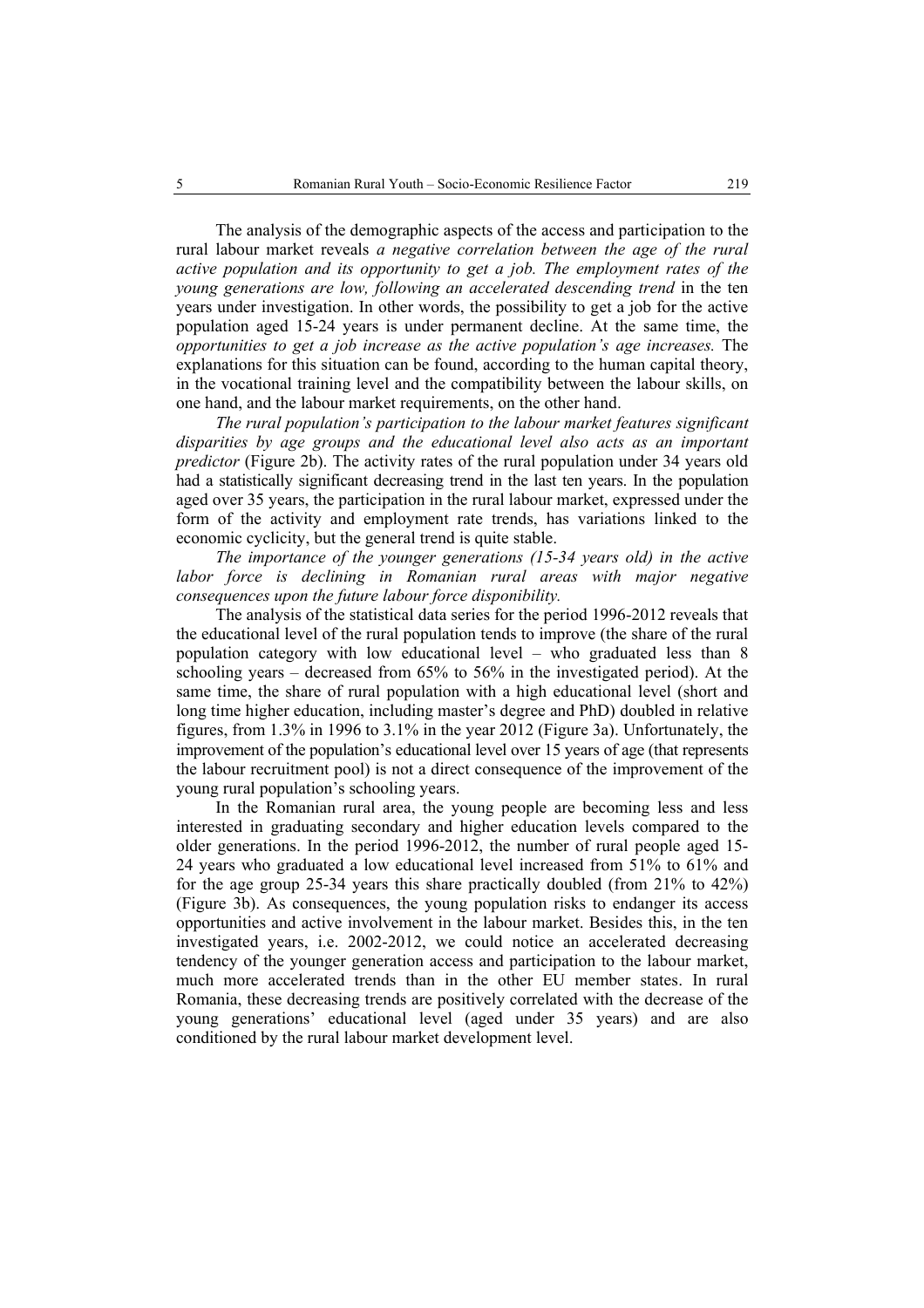



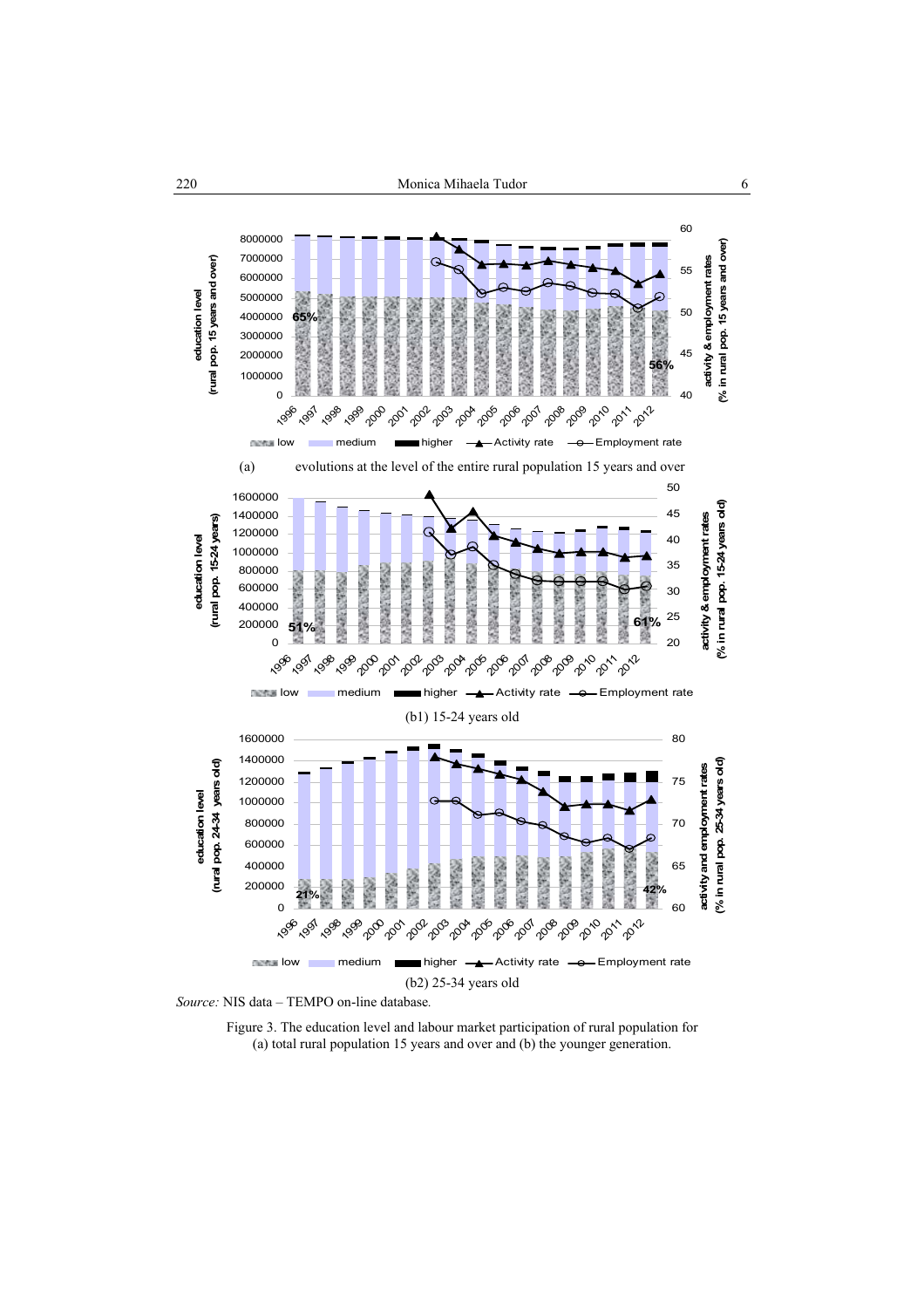## **4. CONCLUSIONS**

*Labor market involvement of rural population differs by age groups and the educational level is an important predictor for the labour market participation.*  The activity and employment rates of rural population younger than 34 years had a statistically significant decreasing trend in the last ten years (Figure 4).



 *Source:* NIS data – TEMPO on-line database.

Figure 4. Evolution of activity and employment rates of rural population by age category in the last ten years.

• Young people, between **15 and 24 years**, have the lowest activity rate and the trend is decreasing. They also have the smallest chances of finding a job; the unemployment rate among them is around 15%.

• We are witnessing a decrease in the activity and employment rates of rural population between **25 and 34 years**. We believe that this can be explained by short-time migration for work abroad of this category of active rural population (Tudor, Voicilas, 2014).

• Lower education level of the age group **25-34 years** compared to the older generations also causes higher levels of unemployment for this age group.